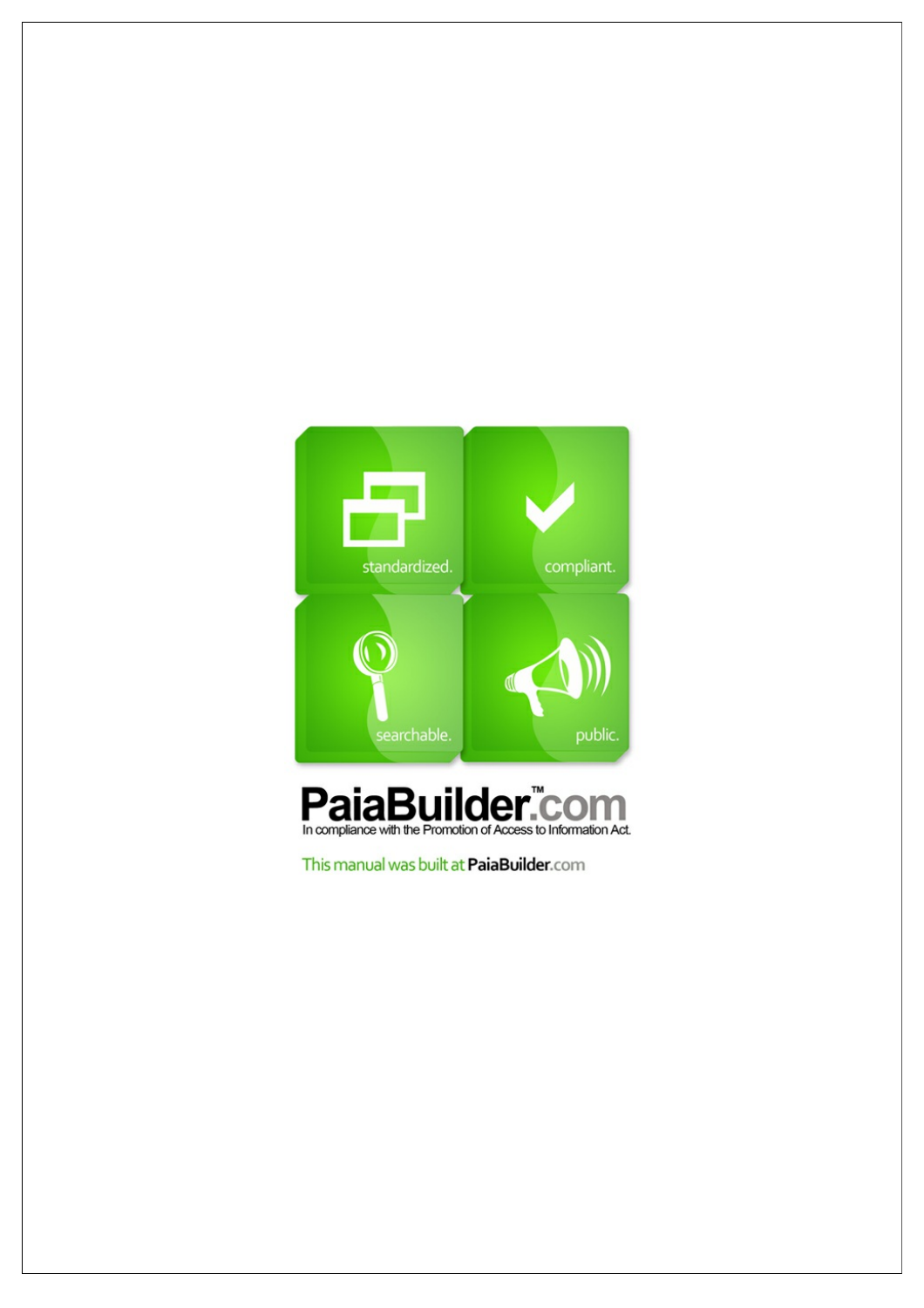# A&A BUSINESS SERIVCES

#### CK 1997/016784/23

A&ABusiness Services now trading as ABIT SOLUTIONS is a dynamic IT companythat understands the need of the modern day computer user. Our main focus is development and maintenance of IT infrastructure in the educational, SBE and MBE markets.

# **Section 51 Manual**

in compliance with the Promotion of Access to Information Act.

compiled atwww.paiabuilder.com

Last updated 2015-06-10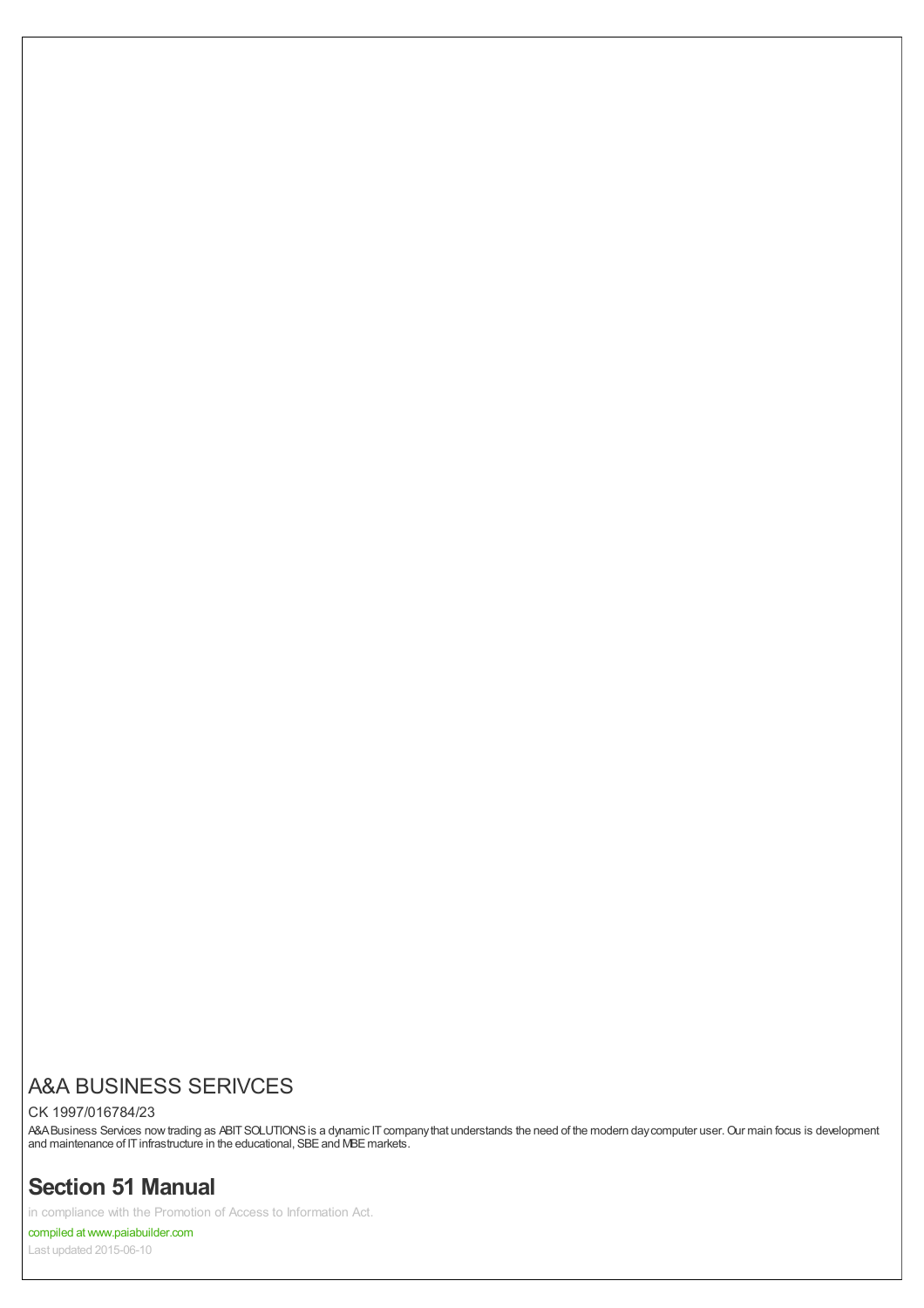| <b>Postal Address of head of A&amp;A BUSINESS SERIVCES:</b>   | P O Box 6520, PAROW EAST, 7501                  |
|---------------------------------------------------------------|-------------------------------------------------|
| <b>Physical Address of head of A&amp;A BUSINESS SERIVCES:</b> | 14 UINTJIE CLOSE, VIERLANDEN, DURBANVILLE, 7570 |
| Tel. No of head of A&A BUSINESS SERIVCES:                     | 021 930 4145                                    |
| Fax. No of head of A&A BUSINESS SERIVCES:                     | 086 6270 777                                    |
| <b>E- Mail address of head of A&amp;A BUSINESS SERIVCES:</b>  | KRUX@AABUS.CO.ZA                                |

#### **Persons designated/duly authorised persons:**

MR ANTON KRüGER

### **DESCRIPTION OF GUIDE REFERRED TO IN SECTION 10: SECTION 51(1)(b)**

A Guide has been compiled in terms of Section 10 of PAIA by the Human Rights Commission. It contains information required by a person wishing to exercise any right, contemplated by PAIA. It is available in all of the official languages. The Guide is available for inspection, inter alia, at the office of the offices of the Human Rights Commission at 33 Hoofd Street, Braampark, Forum 3, Braamfontein (2198) and on its website at www.sahrc.org.za.

### **THE LATEST NOTICE IN TERMS OF SECTION 52(2) (IF ANY):**

At this stage no notice(s) has/have been published on the categories of records that are automatically available without a person having to request access in terms of PAIA.

**RECORDS AVAILABLE IN TERMS OF OTHER LEGISLATION: SECTION 51(1)(d)**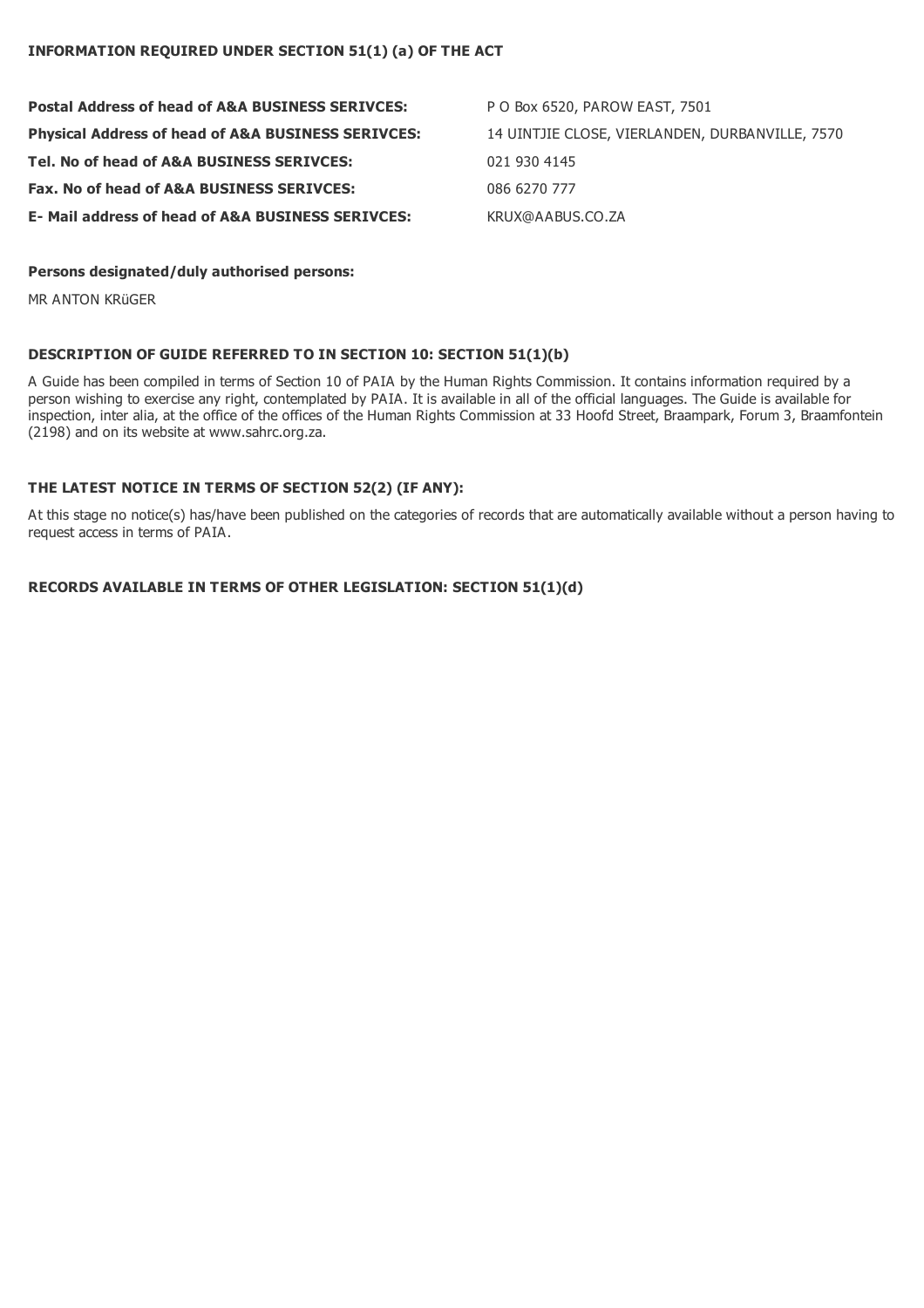- **Electronic Communications Act, 2005**
- Electronic Communications and Transactions Act, 2002
- Adult Basic Education and Training Act, 2000
- **E** Further Education and Training Colleges Act, 2006
- General and Further Education and Training Quality Assurance Act, 2001
- **Higher Education Act, 1997**
- National Education Policy Act, 1996
- South African Schools Act, 1996
- Constitution of the Republic of South Africa, 1996
- Prevention and Combating of Corrupt Activities Act, 2004
- **P** Promotion of Access to Information Act, 2000
- **B** Basic Conditions of Employment Act, 1997
- Compensation for Occupational Injuries and Diseases Act, 1993
- **Employment Equity Act, 1998**
- D Labour Relations Act, 1995
- D Occupational Health and Safety Act, 1993
- Skills Development Act, 1998
- Skills Development Levies Act, 1999
- Businesses Act, 1991 (Act No. 71 of 1991)
- <sup>a</sup> Close Corporations Act, 1984
- Companies Act, 1973
- Companies Act, 2008 (Act No. 71 of 2008)
- Competition Act, 1998
- Consumer Affairs (Unfair Business Practices) Act, 1988
- Consumer Protection Act, 2008
- **D** Consumer Affairs Reports
- Copyright Act, 1978
- Standards Act, 2008 (Act No. 8 of 2008)
- Trade Marks Act, 1993
- <sup>n</sup> Credit Agreements Act No. 75 Of 1980
- **Protection of Personal Information Act of 2013**

#### **SUBJECTS AND CATEGORIES OF RECORDS HELD BY A&A BUSINESS SERIVCES : SECTION 51(1)(e)**

### **COMPANIES ACT RECORDS**

- Documents of incorporation
- Memorandum and Articles of Association
- $\Box$  Records relating to the appointment of directors/ auditor/ secretary/public officer and other officers

#### **FINANCIAL RECORDS**

- Annual Financial Statements
- **Tax Returns**
- Accounting Records
- **Bank Statements**
- <sup>n</sup> Paid Cheques
- Asset Register
- **Rental Agreements**
- Invoices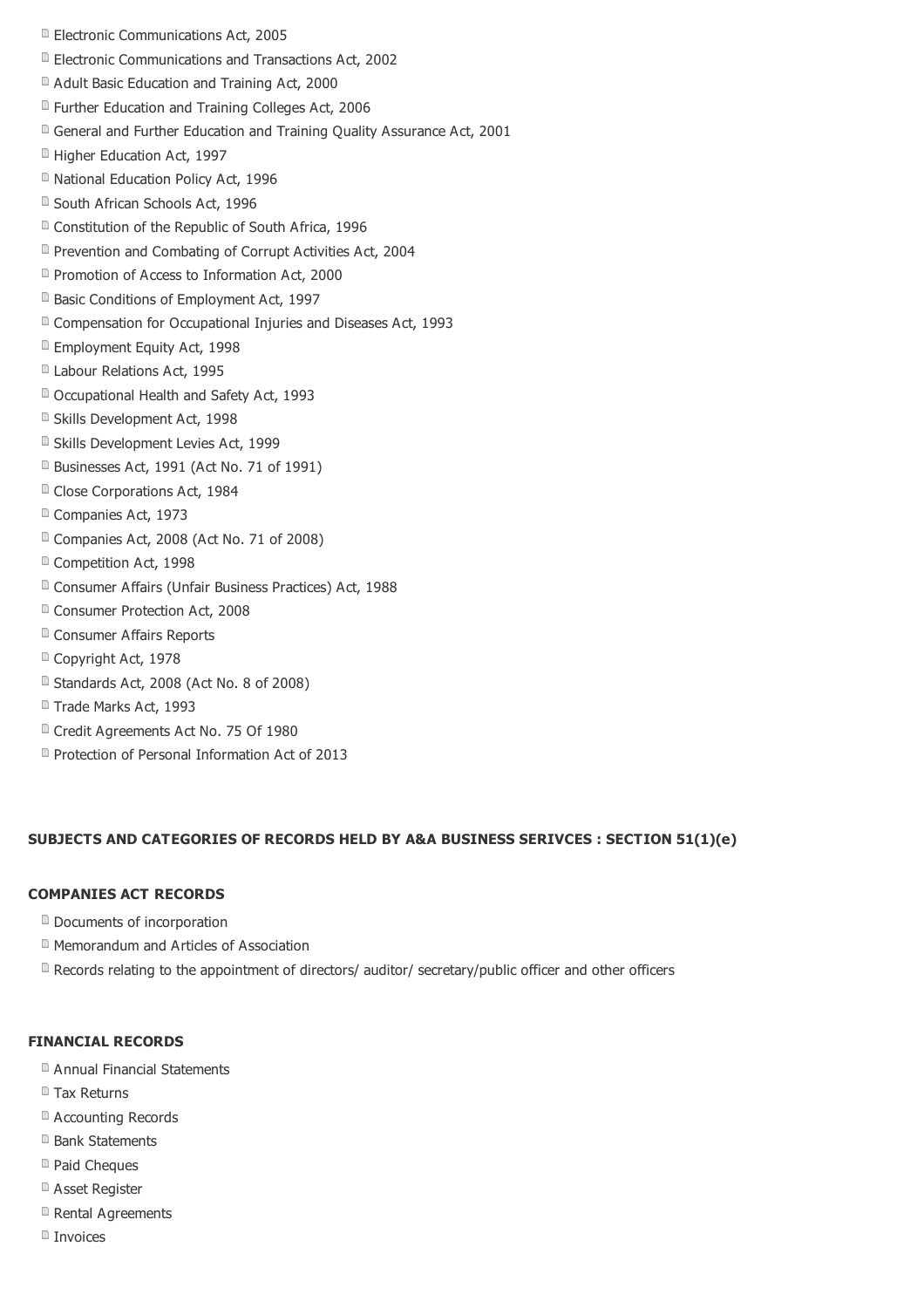# **INCOME TAX RECORDS**

- **PAYE Records**
- Documents issued to employees for income tax purposes
- **Records of payments made to SARS on behalf of employees**
- VAT
- $D$  UIF
- Workmen's Compensation

# **PERSONNEL DOCUMENTS AND RECORDS**

- **Employment contracts**
- **E** Employment Equity Plan
- Medical Aid records
- **Pension Fund records**
- Disciplinary records
- Salary records
- **B** SETA records
- Disciplinary code
- **Leave records**
- Training records
- Training Manuals

## **HOW TO MAKE A REQUEST FOR ACCESS [SECTION 51(e)]**

- The requester must complete Form C [\(http://www.paiabuilder.com/FormC.pdf](http://www.paiabuilder.com/FormC.pdf)) and submit this form together with a request fee, to the head of the private body.
- The form must be submitted to the head of the private body at his/ her address, fax number, or electronic mail address.
- The form must:
	- provide sufficient particulars to enable the head of the private body to identify the record/s requested and to identify the requester,
	- Indicate which form of access is required,
	- specify a postal address or fax number of the requester in the Republic,
	- If identify the right that the requester is seeking to exercise or protect,
	- $\bullet$  and provide an explanation of why the requested record is required for the exercise or protection of that right,
	- If in addition to a written reply, the requester wishes to be informed of the decision on the request in any other manner, to state that manner and the necessary particulars to be informed in the other manner, if the request is made on behalf of another person, to submit proof of the capacity in which the requester is making the request, to the reasonable satisfaction of the head of the private body.

### **PRESCRIBED FEES [SECTION 54]**

- A requestor is required to pay the prescribed fees (R50.00) before a request will be processed;
- If the preparation of the record requested requires more than the prescribed hours (six), a deposit shall be paid (of not more than one third of the access fee which would be payable if the request were granted);
- A requestor may lodge an application with a court against the tender/payment of the request fee and/or deposit;
- Records may be withheld until the fees have been paid.
- The fee structure is available on the website of the SOUTH AFRICAN HUMAN RIGHTS COMMISSION at www.sahrc.org.za, or the website of THE DEPARTMENT OF JUSTICE AND CONSTITUTIONAL DEVELOPMENT (under regulations) at http://www.doj.gov.za/